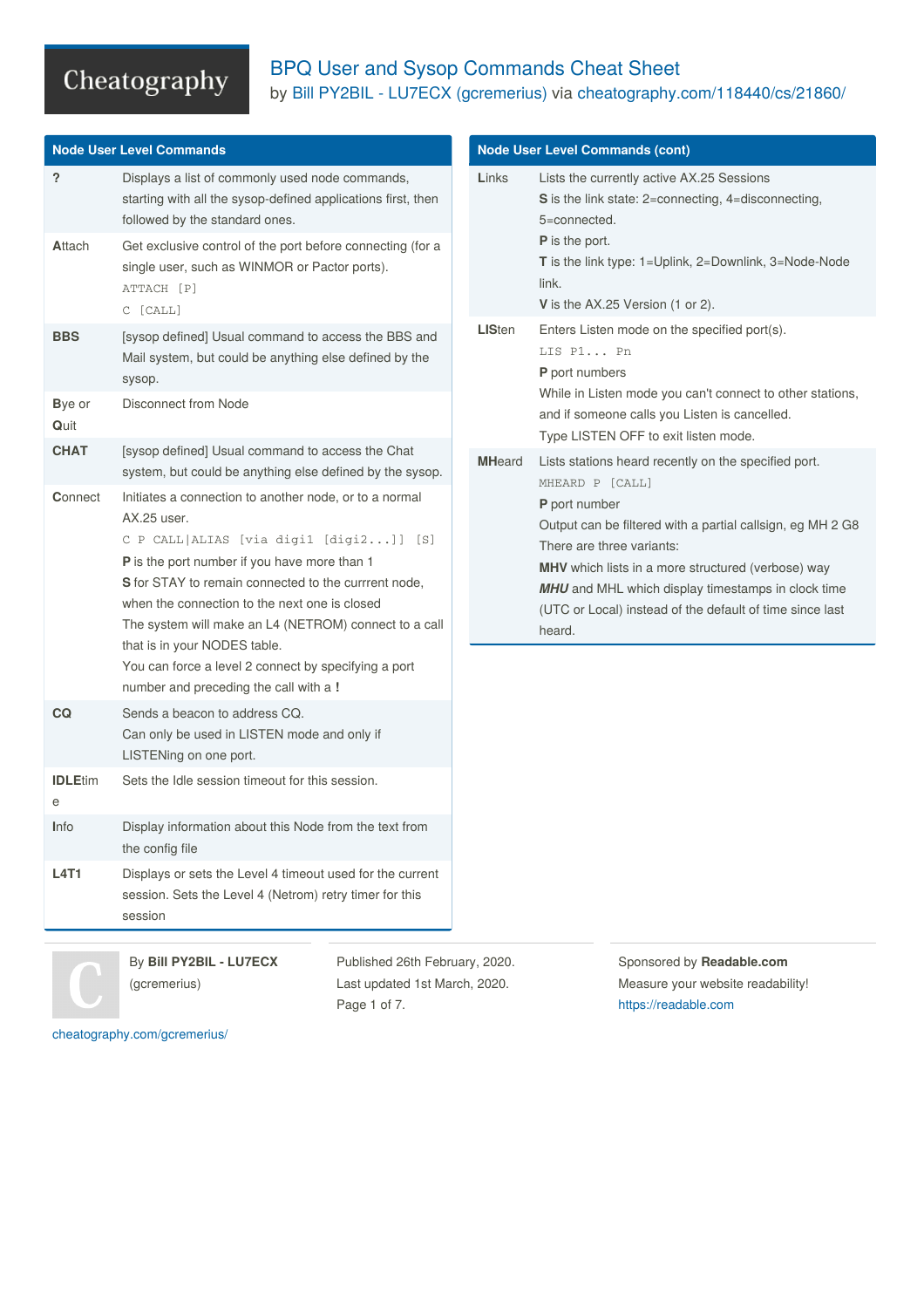### BPQ User and Sysop Commands Cheat Sheet by Bill PY2BIL - LU7ECX [\(gcremerius\)](http://www.cheatography.com/gcremerius/) via [cheatography.com/118440/cs/21860/](http://www.cheatography.com/gcremerius/cheat-sheets/bpq-user-and-sysop-commands)

|               | <b>Node User Level Commands (cont)</b>                                                                                                                                                                                                                                                                                                                                                                                                                                                                                                                                                                                                                                                                                                                                                                                                                                                                                                                                                                                                                                                                                                                                                                                                           |                        | <b>Node User Level Commands (cont)</b>                                                                                                                                                                                                                                                                                                                                                                                                                                                                                                                                                                                                                                                                                                                                                                                                                                                                                                                                                                                                                 |
|---------------|--------------------------------------------------------------------------------------------------------------------------------------------------------------------------------------------------------------------------------------------------------------------------------------------------------------------------------------------------------------------------------------------------------------------------------------------------------------------------------------------------------------------------------------------------------------------------------------------------------------------------------------------------------------------------------------------------------------------------------------------------------------------------------------------------------------------------------------------------------------------------------------------------------------------------------------------------------------------------------------------------------------------------------------------------------------------------------------------------------------------------------------------------------------------------------------------------------------------------------------------------|------------------------|--------------------------------------------------------------------------------------------------------------------------------------------------------------------------------------------------------------------------------------------------------------------------------------------------------------------------------------------------------------------------------------------------------------------------------------------------------------------------------------------------------------------------------------------------------------------------------------------------------------------------------------------------------------------------------------------------------------------------------------------------------------------------------------------------------------------------------------------------------------------------------------------------------------------------------------------------------------------------------------------------------------------------------------------------------|
| <b>Nodes</b>  | Lists all the other NETROM/THENET/BPQ Nodes known<br>to your node.<br>N [NODECALL   NODEALIAS]   [T]                                                                                                                                                                                                                                                                                                                                                                                                                                                                                                                                                                                                                                                                                                                                                                                                                                                                                                                                                                                                                                                                                                                                             | <b>Ports</b>           | Lists available ports and shows the frequency and baud<br>rate used as defined in the configurarion file.<br>Used by the Rig Control Interface.                                                                                                                                                                                                                                                                                                                                                                                                                                                                                                                                                                                                                                                                                                                                                                                                                                                                                                        |
|               | By entering NODECALL or NODEALIAS you can list the<br>routes that the system will use to access that node<br>The information after the callsign are only shown if some<br>frames have been send to that node.<br>RTT stands for Round Trip Time, and is a rolling average<br>of the time taken to get a response from that node (in<br>seconds).<br>FR means Frames, the number of info frames sent to the<br>node.<br><b>B</b> if present, indicates the target is a BPQ node, and the<br>number following the B is the number of hops to the target.<br>Up to 3 possible routes to the node are listed.<br>1 <sup>st</sup> number displayed is the <i>quality</i> , the relative desirability<br>of using this route rather than another.<br>2 <sup>nd</sup> number is the <i>obsolesance count</i> , an indication of<br>how long it is since the system was last told about (or<br>successfully used) this route. The number starts at a value<br>set in the config file (typically 5) and is decremented each<br>time a NODES broadcast is sent (typically evey hour).<br>3 <sup>rd</sup> number is the port.<br>> indicates the currently active route.<br>T The Round Trip Times and frame counts for all nodes<br>with a non-zero count. | <b>RADio</b><br>Routes | Lists the stations which this node can hear.<br>$r$ [ $r$ ]<br>> indicates that there is an active link to the node.<br>1 <sup>st</sup> number is the port.<br><b>Call</b> remote station call<br>2 <sup>nd</sup> number is the quality, This may be derived from the<br>'default quality' parameter in the PORTS section of the<br>config file, or may be specified explicitly in the ROUTES<br>section. A value of zero will prevent the route from being<br>used, and is normally used when you have a one-way or<br>marginal path.<br>3rd number is is the number of NODES list entries which<br>refer to this route. This isn't used by the software, it is just<br>information for the user<br>! indicates a locked route, one entered in the CONFIG file<br>or via SYSOPH. Other entries come and go as this node<br>hears NODES broadcasts.<br>Additional information may be obtained by entering r r<br>The fields are:<br>* Info frames sent<br>* Info frames retransmitted<br>* Retry Rate: the ratio of the above 2, as a percentage (or * |
| <b>NRR</b>    | Sends a Netrom Record Route message to the specified<br>node. If the node is reachable and supports NRR, a<br>message will be displayed showing the path that the<br>message took to the target node and back.<br>NRR CALL                                                                                                                                                                                                                                                                                                                                                                                                                                                                                                                                                                                                                                                                                                                                                                                                                                                                                                                                                                                                                       |                        | if both are zero)<br>* Non-standard maxframe (from Config file)<br>* Non-standard frack (from Config file)<br>* Time the last NODES broadcast was heard from this<br>node.<br>* Number of frames queued to be sent.                                                                                                                                                                                                                                                                                                                                                                                                                                                                                                                                                                                                                                                                                                                                                                                                                                    |
| <b>PAClen</b> | Displays and sets the PACLEN value used for messages<br>generated by the node (eg command responses).                                                                                                                                                                                                                                                                                                                                                                                                                                                                                                                                                                                                                                                                                                                                                                                                                                                                                                                                                                                                                                                                                                                                            |                        | * Remaining quality                                                                                                                                                                                                                                                                                                                                                                                                                                                                                                                                                                                                                                                                                                                                                                                                                                                                                                                                                                                                                                    |
|               | By Bill PY2BIL - LU7ECX<br>Published 26th February, 2020.                                                                                                                                                                                                                                                                                                                                                                                                                                                                                                                                                                                                                                                                                                                                                                                                                                                                                                                                                                                                                                                                                                                                                                                        |                        | Sponsored by Readable.com                                                                                                                                                                                                                                                                                                                                                                                                                                                                                                                                                                                                                                                                                                                                                                                                                                                                                                                                                                                                                              |

(gcremerius)

Published 26th February, 2020. Last updated 1st March, 2020. Page 2 of 7.

Sponsored by **Readable.com** Measure your website readability! <https://readable.com>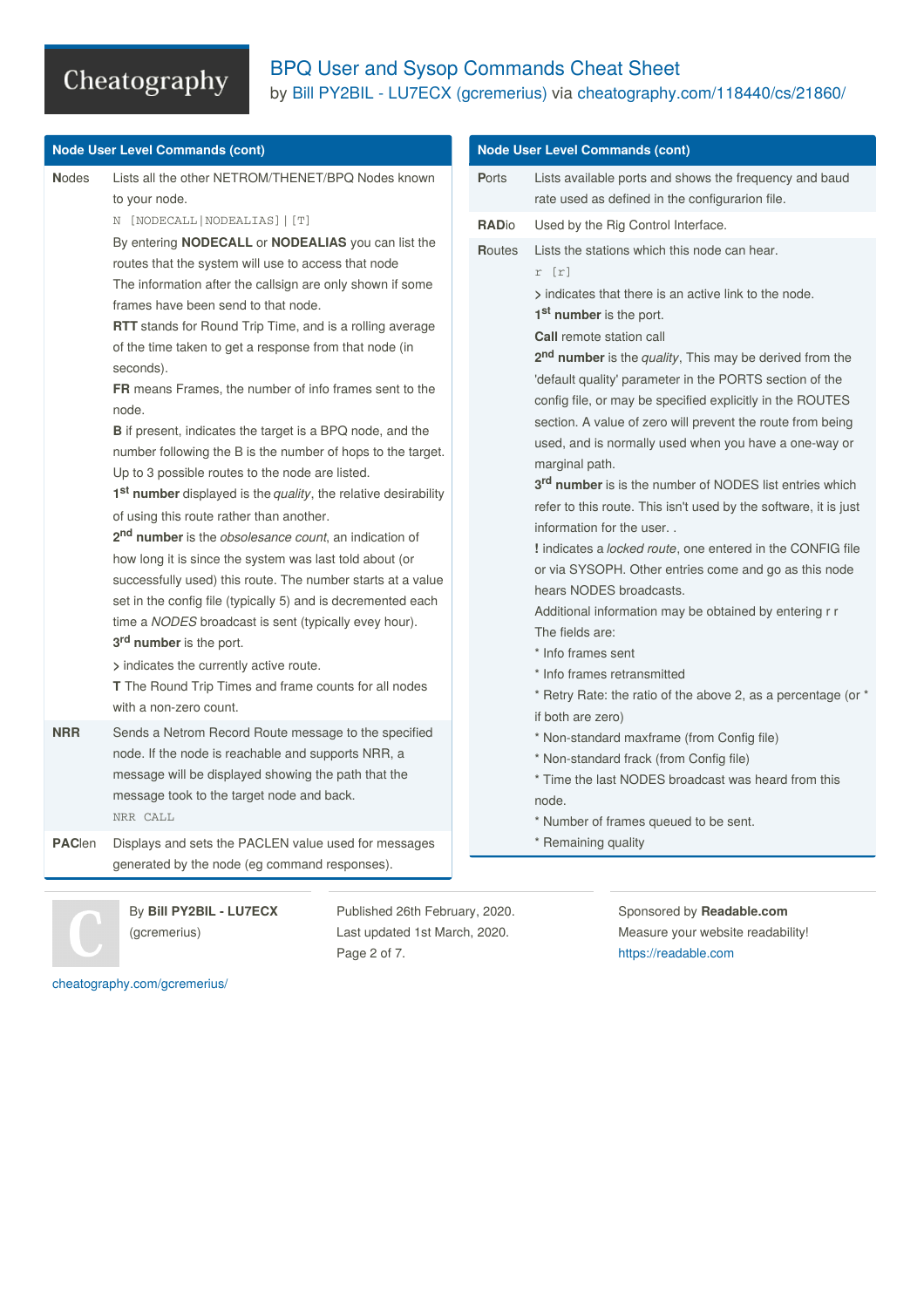### BPQ User and Sysop Commands Cheat Sheet by Bill PY2BIL - LU7ECX [\(gcremerius\)](http://www.cheatography.com/gcremerius/) via [cheatography.com/118440/cs/21860/](http://www.cheatography.com/gcremerius/cheat-sheets/bpq-user-and-sysop-commands)

|              | <b>Node User Level Commands (cont)</b>                                                                                                                                                                                                                                                                                                                                                                                                                                                                                                                                                                                                                                                                                                                                                                                                                                                                                                                                                                                                                                                               |                                  | <b>Node User Level Commands (cont)</b>                                                                                                                                                                                                                                                                                                                                                                                                                                        |  |
|--------------|------------------------------------------------------------------------------------------------------------------------------------------------------------------------------------------------------------------------------------------------------------------------------------------------------------------------------------------------------------------------------------------------------------------------------------------------------------------------------------------------------------------------------------------------------------------------------------------------------------------------------------------------------------------------------------------------------------------------------------------------------------------------------------------------------------------------------------------------------------------------------------------------------------------------------------------------------------------------------------------------------------------------------------------------------------------------------------------------------|----------------------------------|-------------------------------------------------------------------------------------------------------------------------------------------------------------------------------------------------------------------------------------------------------------------------------------------------------------------------------------------------------------------------------------------------------------------------------------------------------------------------------|--|
| <b>Stats</b> | Displays a number of counters.<br>Uptime (Days Hours Mins) Is the time since the system<br>was loaded.                                                                                                                                                                                                                                                                                                                                                                                                                                                                                                                                                                                                                                                                                                                                                                                                                                                                                                                                                                                               | <b>SYSOP</b>                     | [sysop defined] Usual command to Talk to the Sysop (if<br>available) but could be anything else defined by the<br>sysop.                                                                                                                                                                                                                                                                                                                                                      |  |
|              | <b>Semaphore Get-Rel/Clashes</b><br>Buffers: Max/Cur/Min/Out/Wait Out is the number of times a<br>request to allocate a buffer failed because there were none<br>available.<br><b>Known Nodes/Max Nodes</b><br><b>L4 Connects Sent/Rxed</b><br>L4 Frames TX/RX/Resent/Reseq Resent is the number<br>retransmitted because an ACK wasn't received within the L4<br>timeout period. The Reseq is the number of frames received<br>out of sequence, but subsequently used because the missing<br>frame(s) eventually arrived.<br><b>REJ Frames Rxed</b> A large number may indicate that your<br>Maxframe is too high. Similarly a large number in 'RX out of<br>sequence' may indicate the the station talking to you has too<br>large a maxframe.<br><b>RX Overruns</b> indicate characters lost because the software<br>didn't process the interrupts fast enough.<br>Undrun/Poll T/o indicate a problem in responding to TX<br>interrupts. Only used for HDLC cards.<br><b>Frames abandoned</b> number of frames discarded because<br>they have been waiting to be sent (for DCD to clear) for more | <b>UNproto</b>                   | Enters UNPROTO mode, where you can send UI<br>messages.<br>UN P CALL [Digis]<br>When in Unproto Mode anything you type will be send as<br>a UI frame to the port and destination you specified.<br>This could be used in conjunction with the LISTEN<br>command to have an multiuser conversation.<br>Use Ctrl/Z to exit UNPROTO mode                                                                                                                                         |  |
|              |                                                                                                                                                                                                                                                                                                                                                                                                                                                                                                                                                                                                                                                                                                                                                                                                                                                                                                                                                                                                                                                                                                      | <b>Users</b><br>Version          | Lists the stations currently using the node.<br>The Number on the end of the header line is the number<br>of free buffers.<br>Host is an internal (Normally BBS Port)<br><b>Circuit</b> is a link from/to another node.<br><b>Uplink</b> is a connection from a normal AX.25 station.<br><b>Downlink</b> is a connection to a normal user.<br><--> indicates an active session.<br><~~> indicates a session being set up.<br>Displays the version number of the Node software |  |
|              |                                                                                                                                                                                                                                                                                                                                                                                                                                                                                                                                                                                                                                                                                                                                                                                                                                                                                                                                                                                                                                                                                                      |                                  | Only the <b>bolded</b> part of each command is required                                                                                                                                                                                                                                                                                                                                                                                                                       |  |
|              |                                                                                                                                                                                                                                                                                                                                                                                                                                                                                                                                                                                                                                                                                                                                                                                                                                                                                                                                                                                                                                                                                                      |                                  |                                                                                                                                                                                                                                                                                                                                                                                                                                                                               |  |
|              | than 60 secs. Only used for HDLC cards.                                                                                                                                                                                                                                                                                                                                                                                                                                                                                                                                                                                                                                                                                                                                                                                                                                                                                                                                                                                                                                                              | <b>Node Sysop Level Commands</b> |                                                                                                                                                                                                                                                                                                                                                                                                                                                                               |  |
|              | <b>Link Active %</b> The first is the % of time in the last minute<br>that your station was transmitting, and the second the % the<br>channel was active. Only used for HDLC cards.<br>There is one set of level 2 counters for each port.<br>If you have more than 7 ports the display starts to look a bit<br>untidy, so there are now two options on the STATS<br>command:<br>S S Displays just the system and L3/4 stats<br><b>S</b> n Displays just the port stats, starting with port N, for a<br>maximum of 7 ports.                                                                                                                                                                                                                                                                                                                                                                                                                                                                                                                                                                          | <b>PASSWORD</b>                  | When accessed remotely, a password prompt is<br>sent, containing 5 random numbers in the range 1 to<br>the length of the PASSWORD string as defined in                                                                                                                                                                                                                                                                                                                        |  |
|              |                                                                                                                                                                                                                                                                                                                                                                                                                                                                                                                                                                                                                                                                                                                                                                                                                                                                                                                                                                                                                                                                                                      |                                  | the configuration file.<br>Enter PASSWORD followed by the corresponding<br>five letters from the password string.<br>If entered from a local terminal or via a Telnet<br>session with SYSOP flag set you will go straight to<br>SYSOP mode.<br><b>Supported commands:</b>                                                                                                                                                                                                     |  |

By **Bill PY2BIL - LU7ECX** (gcremerius)

Published 26th February, 2020. Last updated 1st March, 2020. Page 3 of 7.

Sponsored by **Readable.com** Measure your website readability! <https://readable.com>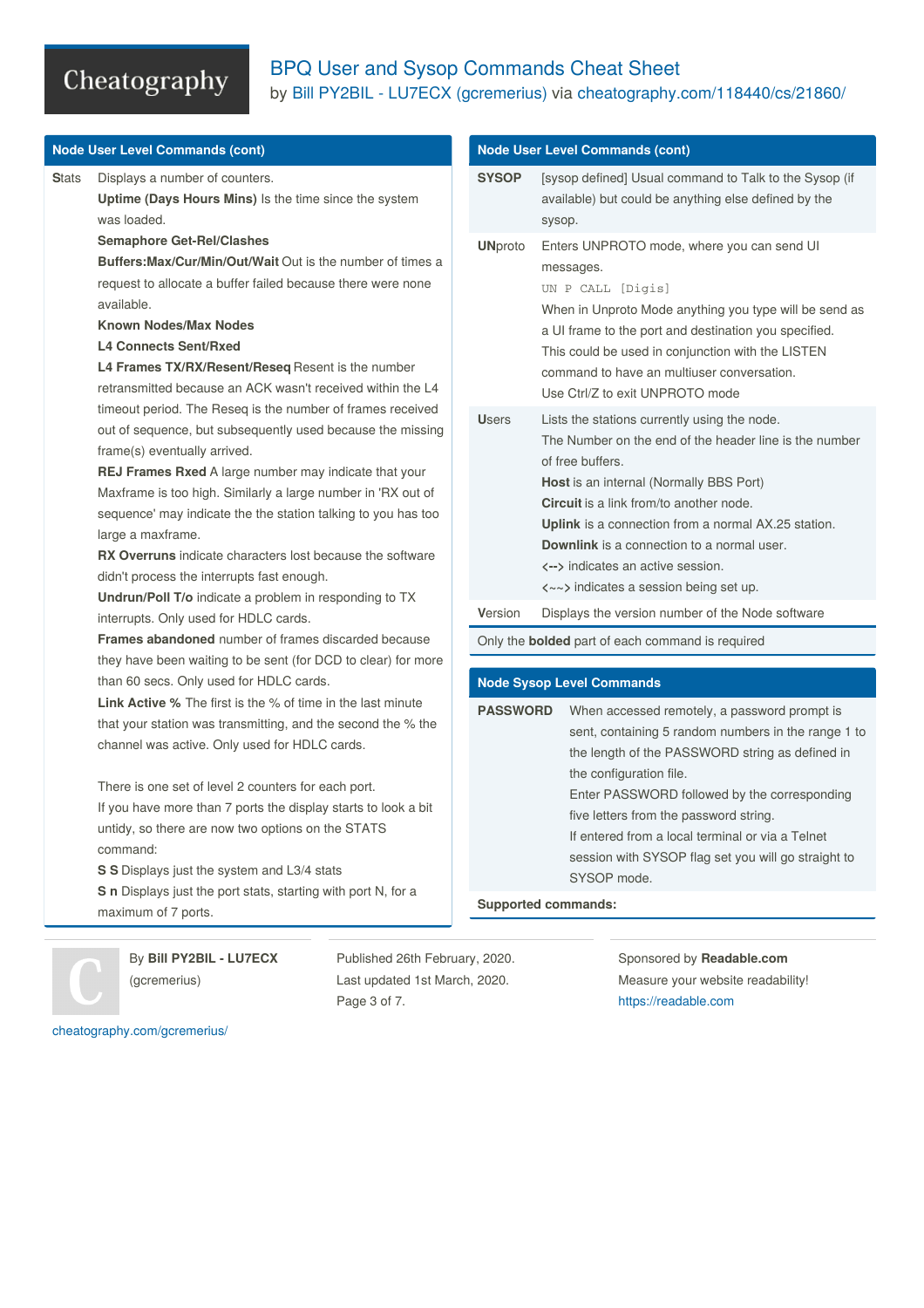### BPQ User and Sysop Commands Cheat Sheet by Bill PY2BIL - LU7ECX [\(gcremerius\)](http://www.cheatography.com/gcremerius/) via [cheatography.com/118440/cs/21860/](http://www.cheatography.com/gcremerius/cheat-sheets/bpq-user-and-sysop-commands)

| <b>Node Sysop Level Commands (cont)</b>                                                                               |                                                                                                                                                                                          | <b>Node Sysop Level Commands (cont)</b>                                         |                                                                                                                                                                                              |  |
|-----------------------------------------------------------------------------------------------------------------------|------------------------------------------------------------------------------------------------------------------------------------------------------------------------------------------|---------------------------------------------------------------------------------|----------------------------------------------------------------------------------------------------------------------------------------------------------------------------------------------|--|
| <b>Port Parameters</b><br>Display or update the corresponding parameter for a specified port                          |                                                                                                                                                                                          | <b>RESPTIME</b>                                                                 | RESPTIME=nnnn<br>Level 2 delayed ack timer in milliseconds                                                                                                                                   |  |
| <b>BBSALIAS</b><br><b>DIGIFLAG</b>                                                                                    | DIGIFLAG=0/1/255                                                                                                                                                                         | <b>RETRIES</b>                                                                  | RETRIES=n<br>Level 2 maximum retry value                                                                                                                                                     |  |
|                                                                                                                       | Digipeat control flag for this port.<br>$0 =$ dont digi, $1 =$ digi everything, 255 = digi UI frames<br>only.                                                                            | <b>SOFTDCD</b>                                                                  | $SOFTDCD=0 1$<br>If set to 1, system uses the detection of a valid<br>frame to indicate that the channel is busy, rather<br>than the DCD signal from the modem. Used only for<br>HDLC cards. |  |
| <b>DIGIPORT</b>                                                                                                       | DIGIPORT=N<br>Port to send digied frames on. Zero means the port it                                                                                                                      |                                                                                 |                                                                                                                                                                                              |  |
|                                                                                                                       | was received on, any other number means send on<br>that port.                                                                                                                            | <b>TXDELAY</b>                                                                  | TXDELAY=nnn<br>TX Keyup delay in milliseconds                                                                                                                                                |  |
| <b>FRACK</b>                                                                                                          | FRACK=nnnn<br>Level 2 timout in milliseconds                                                                                                                                             | <b>TXTAIL</b>                                                                   | TXTAIL=nnnn<br>TXTAIL timer in ms. Used only by KISS TNCs.                                                                                                                                   |  |
| <b>FULLDUP</b>                                                                                                        | FULLDUP=0   1<br>Passed on to TNC if using KISS.<br>Used to allow transmission whilst DCD is active on<br>HDLC cards, and to allow connection of a NETROM<br>cluster via a diode matrix. | <b>VALIDCALLS</b>                                                               | VALIDCALLS=CALLS<br>Up to about 40 callsigns, separated by single<br>commas.<br>If present, only stations in the list will be allowed to<br>connect to you on this port.                     |  |
| L3ONLY<br>L3ONLY=0   1 If set to 1 will stop users (but not HOST<br>sessions) issuing downlink connects on this port. |                                                                                                                                                                                          |                                                                                 | The SSID should not be specified. The total length<br>of the list, including commas, is 256 bytes.                                                                                           |  |
| <b>MAXFRAME</b><br>MAXFRAME=n<br>Maximum outstanding frames.                                                          |                                                                                                                                                                                          | <b>XMITOFF</b>                                                                  | Read or change the transmitter DISABLE flag for<br>one port.                                                                                                                                 |  |
| <b>MAXUSERS</b>                                                                                                       |                                                                                                                                                                                          |                                                                                 | XMITOFF port# to read.                                                                                                                                                                       |  |
| <b>PACLEN</b>                                                                                                         | PACLEN=nnn<br>Default maximum packet length for this port                                                                                                                                |                                                                                 | XMITOFF port# 1 to disable a port.<br>The default is 0, meaning the transmitter is not<br>stopped.                                                                                           |  |
| <b>PERSIST</b><br>PERSIST=nnn<br>'Probability to transmit' value (1-255)                                              |                                                                                                                                                                                          | <b>System Parameters</b><br>Display or update the corresponding Node parameter. |                                                                                                                                                                                              |  |
| <b>QUALITY</b>                                                                                                        | OUALITY=nnn                                                                                                                                                                              | <b>BTINTERVAL</b>                                                               | Time interval the beacon is sent by the Node                                                                                                                                                 |  |
|                                                                                                                       | Default quality for nodes heard on this port. Set to<br>zero to suppress all level 3/4 activity (including<br>NODES broadcasts) on this port.                                            | <b>FULLCTEXT</b>                                                                |                                                                                                                                                                                              |  |
|                                                                                                                       |                                                                                                                                                                                          | <b>HIDENODES</b>                                                                | Suppresses the display of NODES with an Alias that<br>starts with a # sign.                                                                                                                  |  |
|                                                                                                                       |                                                                                                                                                                                          |                                                                                 |                                                                                                                                                                                              |  |



Sponsored by **Readable.com** Measure your website readability! <https://readable.com>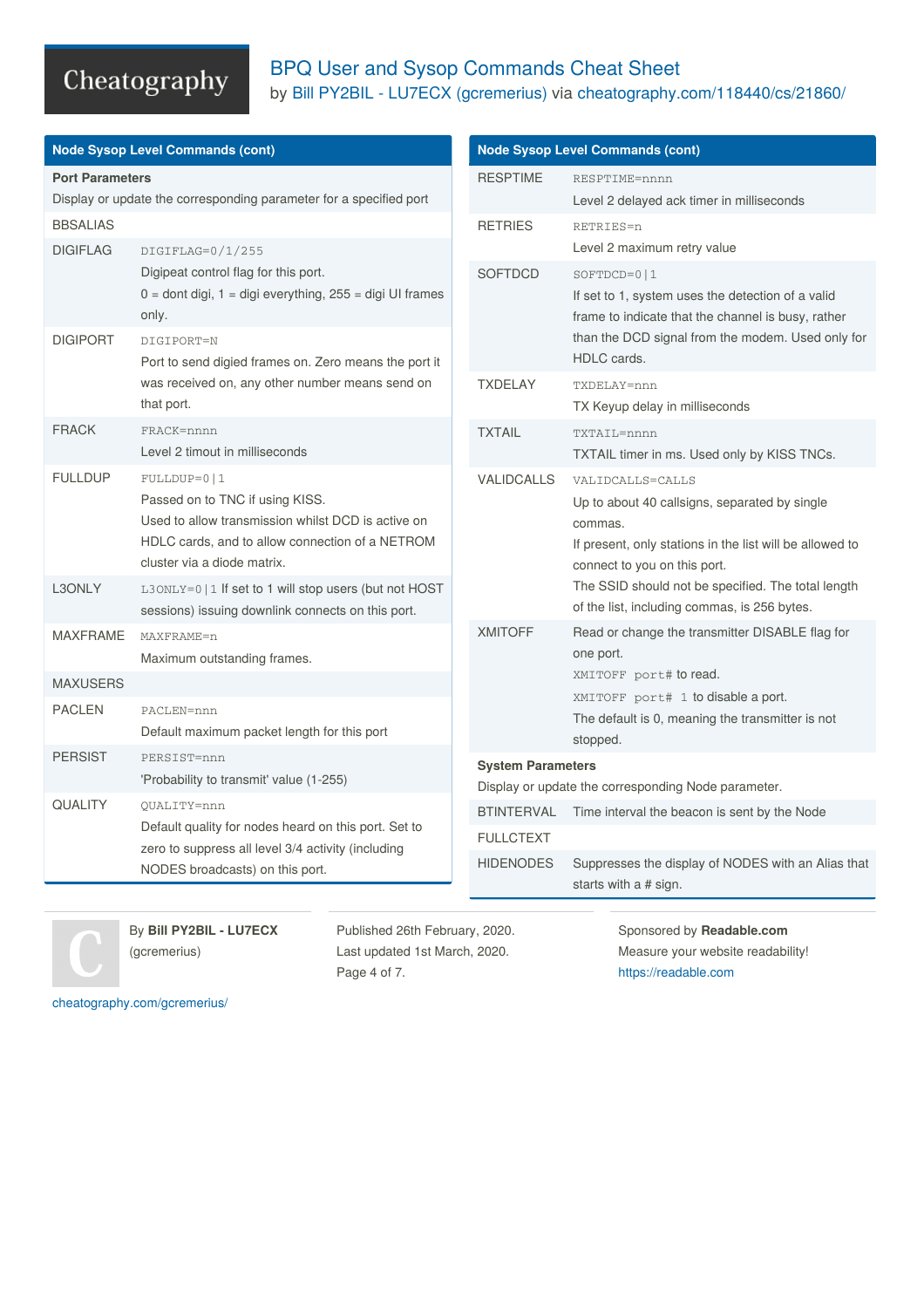#### BPQ User and Sysop Commands Cheat Sheet by Bill PY2BIL - LU7ECX [\(gcremerius\)](http://www.cheatography.com/gcremerius/) via [cheatography.com/118440/cs/21860/](http://www.cheatography.com/gcremerius/cheat-sheets/bpq-user-and-sysop-commands)

|                                    | <b>Node Sysop Level Commands (cont)</b>                                                                                                                                                                                                                               | <b>Node S</b>                                |
|------------------------------------|-----------------------------------------------------------------------------------------------------------------------------------------------------------------------------------------------------------------------------------------------------------------------|----------------------------------------------|
| <b>IDINTERVAL</b>                  | IDMSG is sent every IDINTERVAL minutes. It is<br>sent from the PORT Callsign if one is defined,<br>otherwise from NODECALL. The main purpose of<br>this is to satisfy the requirements of those administr-<br>ations that require a regular station identification in | <b>RESTA</b><br><b>ROUTE</b>                 |
| L3TTL                              | the same mode as used for communication.<br>Maximum Level 3 hops                                                                                                                                                                                                      | <b>SAVEM</b>                                 |
| L4DELAY                            | Level 4 Delayed ACK timer                                                                                                                                                                                                                                             |                                              |
| <b>L4TIMEOUT</b>                   | Level 4 Timeout                                                                                                                                                                                                                                                       | <b>SAVEN</b>                                 |
|                                    |                                                                                                                                                                                                                                                                       |                                              |
| <b>L4RETRIES</b>                   | Level 4 Retries                                                                                                                                                                                                                                                       |                                              |
| <b>L4WINDOW</b>                    | Level 4 Window                                                                                                                                                                                                                                                        | <b>SENDN</b>                                 |
| <b>LINKEDFLAG</b><br><b>MHeard</b> | Clears list of recently heard stations<br>MH p CLEAR                                                                                                                                                                                                                  | <b>START</b>                                 |
| <b>MINQUAL</b>                     | MINOUAL=NNN<br>Defines the minimum quality for a destination to be<br>included in a 'Nodes' broadcast on this port.                                                                                                                                                   | <b>STOPC</b><br><b>STOPF</b><br><b>START</b> |
| NODEID-<br><b>LETIME</b>           | If there is no traffic for IDLETIME seconds, the link<br>will be closed.                                                                                                                                                                                              | <b>TELRe</b>                                 |
| <b>NODESINT</b>                    | Time between NODES broadcasts (seconds)                                                                                                                                                                                                                               |                                              |
| <b>OBSINIT</b>                     | Initial Obsolescence value                                                                                                                                                                                                                                            |                                              |
| <b>OBSMIN</b>                      | Minimum Obsolescence value to be included in<br>NODES broadcasts.                                                                                                                                                                                                     |                                              |
| <b>REMDUMP</b>                     |                                                                                                                                                                                                                                                                       |                                              |
| T <sub>3</sub>                     | Link Validation Timer. If there is no activity for T3<br>seconds, an RR(P) command will be sent to make<br>sure the other station is still there.                                                                                                                     | WL2KS<br>WL2KS                               |
| <b>System Commands</b>             |                                                                                                                                                                                                                                                                       |                                              |
| <b>REBOOT</b>                      | Performs a shutdown -r -f in linux. This reboots the<br>machine the node is running on.                                                                                                                                                                               | <b>BBSU</b>                                  |
|                                    |                                                                                                                                                                                                                                                                       | ? or He                                      |
|                                    |                                                                                                                                                                                                                                                                       | A                                            |
|                                    |                                                                                                                                                                                                                                                                       | <b>Bye</b>                                   |
|                                    |                                                                                                                                                                                                                                                                       |                                              |

| <b>Node Sysop Level Commands (cont)</b>  |                                                                                                                                                                                                                                           |  |  |
|------------------------------------------|-------------------------------------------------------------------------------------------------------------------------------------------------------------------------------------------------------------------------------------------|--|--|
| <b>RESTART</b>                           | Instructs the node software to quit immediately<br>by setting CLOSING                                                                                                                                                                     |  |  |
| <b>ROUTES</b>                            | To update<br>ROUTES CALL P parms<br>Use ! flag to toggle locked routes after parms                                                                                                                                                        |  |  |
| <b>SAVFMH</b>                            | Tells Node to save and restore MH lists when<br>shut down and restarted                                                                                                                                                                   |  |  |
| <b>SAVENODES</b>                         | Saves the NODES and ROUTES tables, so<br>that they can be reloaded when the software is<br>restarted, ; rather than having to wait for the<br>tables to be rebuilt.                                                                       |  |  |
| <b>SENDNODES</b>                         |                                                                                                                                                                                                                                           |  |  |
| STARTCMS p                               | These can be used to simulate CMS or<br>Internet outage                                                                                                                                                                                   |  |  |
| STOPCMS p                                | Disable CMS acess on Telnet Port p.                                                                                                                                                                                                       |  |  |
| STOPPORT n<br>STARTPORT n                | Close or reopen Port n. Enables another<br>program to use the port to allow the tnc to be<br>reconfigured without closing the node                                                                                                        |  |  |
| TELReconfig                              | Reconfigure Telnet Port p.<br>TELReconfig p ALL<br>TELReconfig p USERS<br>ALL does a conmplete reconfig and discon-<br>nects users. This is equivalent to<br>EXTRESTART p 1.<br>USERS just re-reads the USER records from<br>config file. |  |  |
| <b>WL2KSYSOP</b><br><b>WL2KSYSOP SET</b> | Display information from your WINLINK 2000<br>SYSOP record, or create a basic record if you<br>don't have one.                                                                                                                            |  |  |
|                                          |                                                                                                                                                                                                                                           |  |  |
| <b>BBS User Level Commands</b>           |                                                                                                                                                                                                                                           |  |  |
| ? or Help                                | Displays a list of commands.                                                                                                                                                                                                              |  |  |
| Α                                        | Abort the BBS output while paging.                                                                                                                                                                                                        |  |  |
| <b>B</b> ye                              | Disconnects from the BBS.                                                                                                                                                                                                                 |  |  |
| <b>CMSPASS</b>                           | Sets password for access to Winlink COM                                                                                                                                                                                                   |  |  |

By **Bill PY2BIL - LU7ECX** (gcremerius)

Published 26th February, 2020. Last updated 1st March, 2020. Page 5 of 7.

*password*

Sponsored by **Readable.com** Measure your website readability! <https://readable.com>

Servers.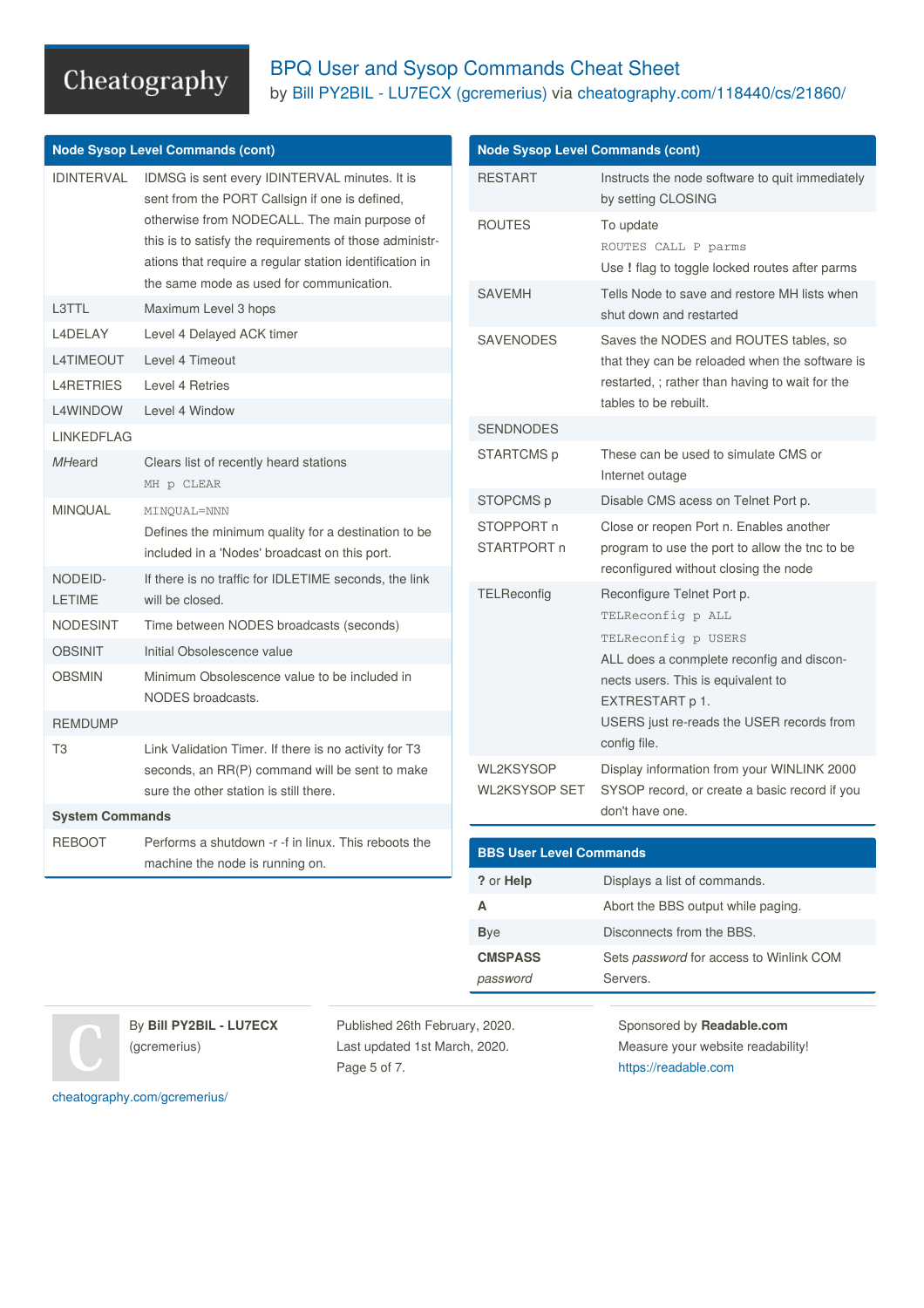#### BPQ User and Sysop Commands Cheat Sheet by Bill PY2BIL - LU7ECX [\(gcremerius\)](http://www.cheatography.com/gcremerius/) via [cheatography.com/118440/cs/21860/](http://www.cheatography.com/gcremerius/cheat-sheets/bpq-user-and-sysop-commands)

| <b>BBS User Level Commands (cont)</b>                                                                                                                                                                                               | <b>BBS User Level Commands (cont)</b> |  |  |
|-------------------------------------------------------------------------------------------------------------------------------------------------------------------------------------------------------------------------------------|---------------------------------------|--|--|
| Flag NTS Message(s) as Delivered<br>N<br>Enters or modifies your name (max 12 characters<br>$D$ num                                                                                                                                 |                                       |  |  |
| allowed).<br>FILES or<br>List files available for download<br><b>LISTFILES</b><br><b>NODE</b><br>Exits BBS and returns to Node.                                                                                                     |                                       |  |  |
| Enters or modifies the Home BBS. A point deletes<br>OP num<br>Enables or disables the paging of output by<br>Home<br>the current Home BBS.<br>specifying the num of lines.                                                          |                                       |  |  |
| 0 disables pagung<br>Displays information about this BBS.<br>L                                                                                                                                                                      |                                       |  |  |
| <b>POLLRMS</b><br>nables or disables polling RMS for messages for<br>I callsign<br>Gives the information on callsign taken from the<br>you.<br>white pages database. Callsign can include<br>POLLRMS Enable   DISABLE<br>wildcards. |                                       |  |  |
| POLLRMS SSID1 SSID2  SSIDn<br>Gives the users of bbs found in the WP database.<br>l@ bbs                                                                                                                                            |                                       |  |  |
| (for the base call, specify SSID of 0)<br>Gives the users of the hierarchical route area from<br><b>IH</b> route<br>eg POLLRMS 0 1 15 will look for messages to<br>the WP database.<br>CALL, CALL-1, CALL-15                        |                                       |  |  |
| Gives the users of the zip code area from WP<br>$\mathsf{IZ}$ zip<br>Q<br>Enters or modifies QTH.                                                                                                                                   |                                       |  |  |
| database.<br>R-commands read messages.                                                                                                                                                                                              |                                       |  |  |
| K-commands delete messages sent by you or to you.<br>Reads the messages by their numbers.<br>R msg# msg#                                                                                                                            |                                       |  |  |
| Deletes a message identified by its number.<br>$K$ msg#<br>RM<br>Reads new messages to you.<br><b>KM</b><br>Deletes all the messages addressed to you, that you                                                                     |                                       |  |  |
| Read File from Files area.<br><b>READ</b> name<br>haven't yet read.                                                                                                                                                                 |                                       |  |  |
| S-commands send messages.<br>L-commands list message headers.                                                                                                                                                                       |                                       |  |  |
| S<br>$S[P B]$ callsign<br>Lists the new messages since the last usage of this<br>L.<br>Sends a message or a bulletin.<br>command.<br>S call Sends a message as private.                                                             |                                       |  |  |
| Lists message from callsign<br>$L$ < callsign<br><b>SP</b>                                                                                                                                                                          |                                       |  |  |
| Sends a message as private.<br>Lists message to callsign<br>$L$ > callsign                                                                                                                                                          |                                       |  |  |
| S @BBS<br>S callsign @ BBSCALLSIGN<br>$L@$ bbs<br>Lists the messages via bbs.<br>Sends a message to a station AT another BBS.                                                                                                       |                                       |  |  |
| $L$ msg#-<br>Lists all messages, starting from msg#<br>The message must be terminated by a Ctrl/Z or /EX                                                                                                                            |                                       |  |  |
| $L$ msg#-msg#<br>Lists messages between the given numbers.<br>followed by a return.                                                                                                                                                 |                                       |  |  |
| List messages with status $x - x$ can be N Y H K F D<br>Lx<br><b>SC</b><br>SC Msg# callsign @ BBSCALLSIGN<br>\$.<br>Copies a message or bulletin to the specified                                                                   |                                       |  |  |
| Lists bulletins.<br>LB<br>callsign.                                                                                                                                                                                                 |                                       |  |  |
| LC<br>Lists all Bulletin "categories" (TO Fields)<br><b>SR</b><br>SR Msg#                                                                                                                                                           |                                       |  |  |
| Replies to a message.<br>LLn<br>Lists the last $n$ messages.                                                                                                                                                                        |                                       |  |  |
| v<br>Displays Version number of the BBS and Node<br>LM<br>Lists the messages to you.                                                                                                                                                |                                       |  |  |
| software.<br>LP<br>Lists personal messages                                                                                                                                                                                          |                                       |  |  |
| X<br>Toggles Expert Mode.<br>Equivalent to L but the messages are listed in<br>LR                                                                                                                                                   |                                       |  |  |
| <b>YAPP</b><br>YAPP name<br>reverse order.                                                                                                                                                                                          |                                       |  |  |
| Download file from File area.<br>List Traffic (NTS-messages).<br>LT.<br>Z<br>Enters or modifies the Zip Code.                                                                                                                       |                                       |  |  |

By **Bill PY2BIL - LU7ECX** (gcremerius)

Published 26th February, 2020. Last updated 1st March, 2020. Page 6 of 7.

Sponsored by **Readable.com** Measure your website readability! <https://readable.com>